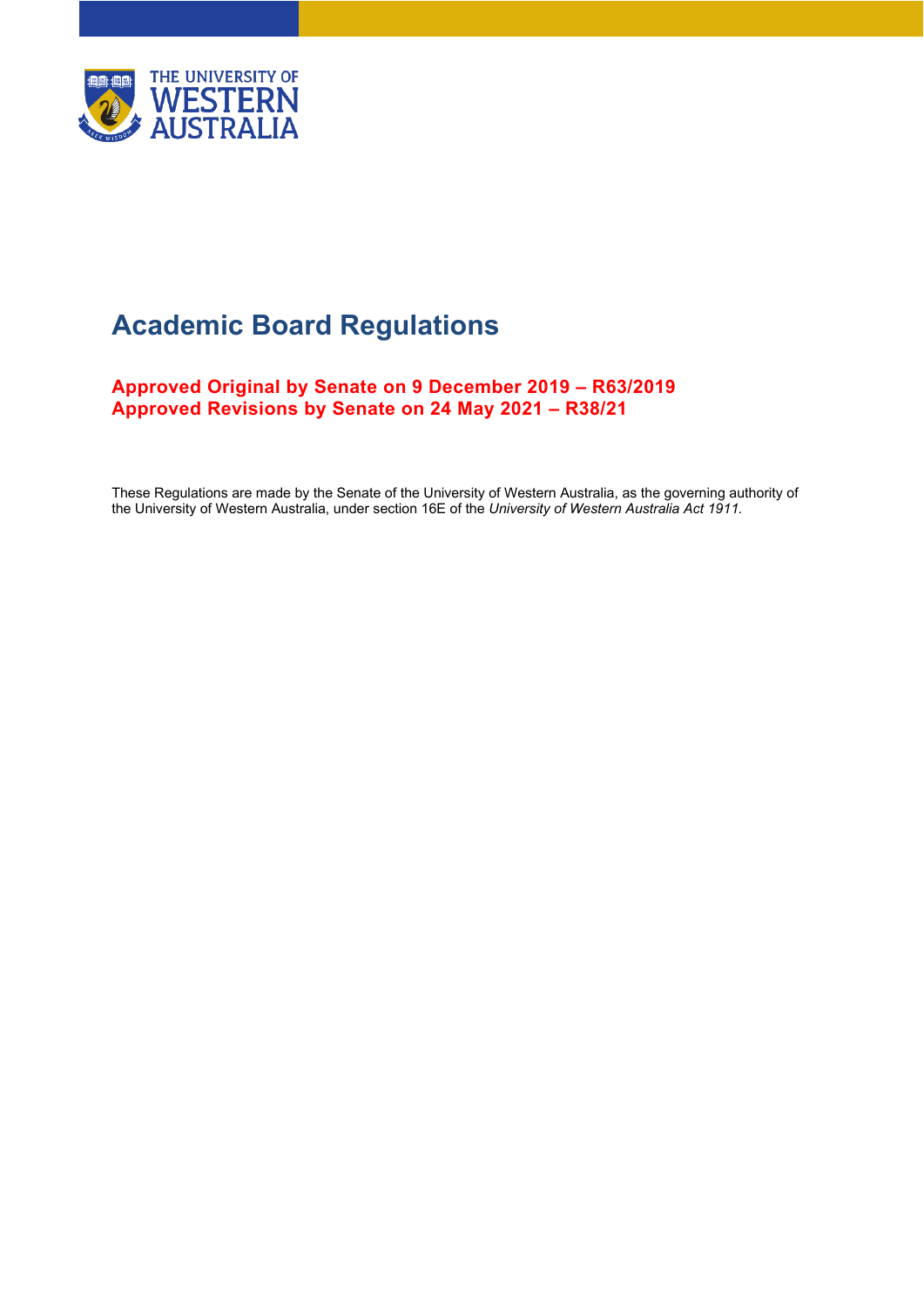

## **Contents**

| 1<br>$\mathbf{2}$<br>3<br>4                  |  |  |  |  |  |
|----------------------------------------------|--|--|--|--|--|
|                                              |  |  |  |  |  |
| 5<br>6<br>7<br>8                             |  |  |  |  |  |
|                                              |  |  |  |  |  |
| 9<br>10<br>11<br>12<br>13<br>14<br>15        |  |  |  |  |  |
|                                              |  |  |  |  |  |
| 16<br>17<br>18<br>19<br>20<br>21             |  |  |  |  |  |
|                                              |  |  |  |  |  |
| 22<br>23<br>24<br>25<br>26<br>27<br>28<br>29 |  |  |  |  |  |
|                                              |  |  |  |  |  |
| 30                                           |  |  |  |  |  |
|                                              |  |  |  |  |  |
| 31<br>32                                     |  |  |  |  |  |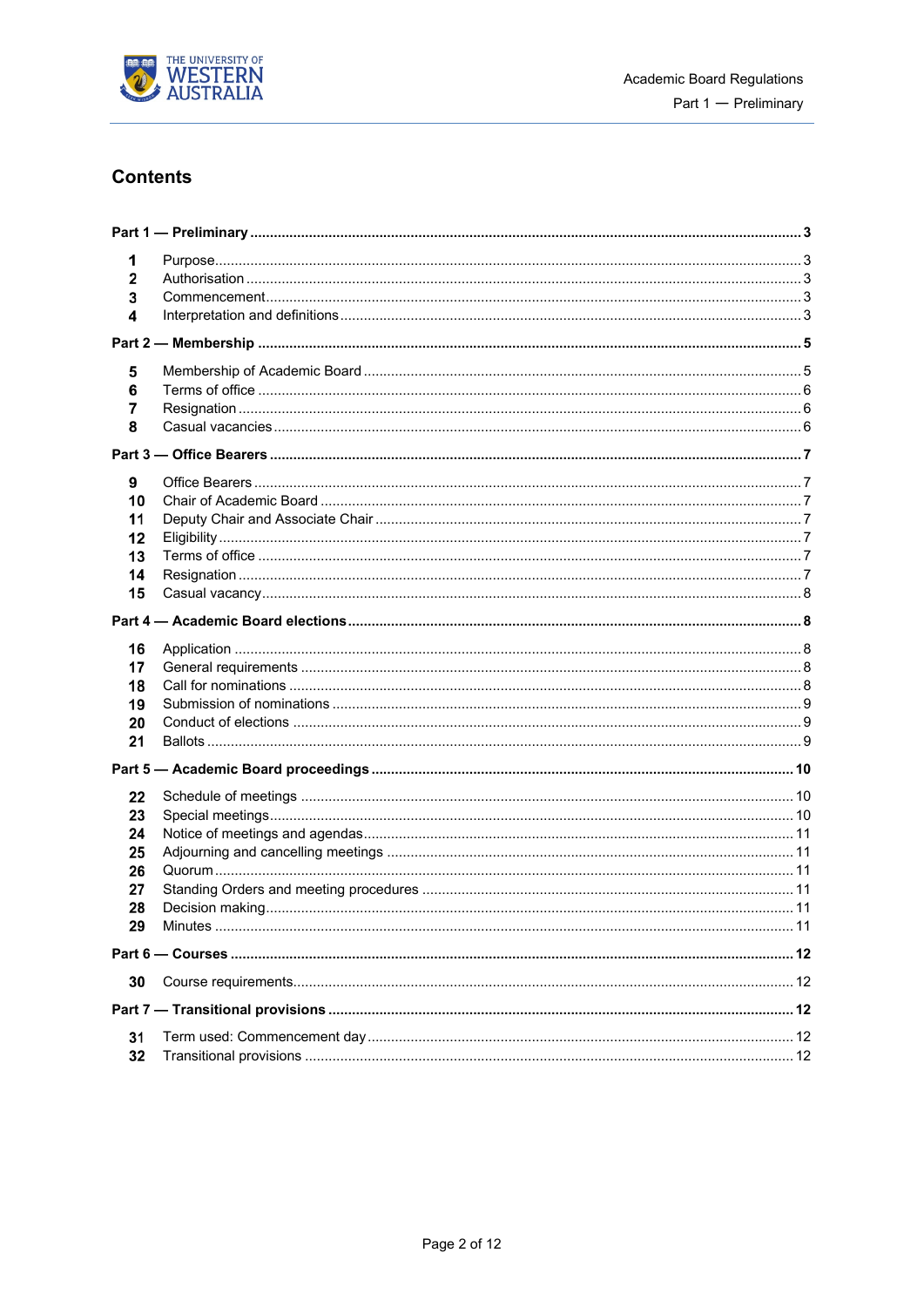

## **Part 1 — Preliminary**

#### <span id="page-2-1"></span><span id="page-2-0"></span>1 **Purpose**

The purpose of these Regulations is to —

- $(1)$ prescribe the membership of Academic Board;
- $(2)$ regulate the election of elected members and officers of Academic Board; and
- $(3)$ regulate Academic Board meetings and procedures.

#### <span id="page-2-2"></span> $\overline{2}$ **Authorisation**

These Regulations are made by the Senate pursuant to the *University of Western Australia Act 1911*  section 16E*.*

#### <span id="page-2-3"></span>3 **Commencement**

These Regulations take effect on 9 December 2019.

#### <span id="page-2-4"></span> $\overline{\mathbf{4}}$ **Interpretation and definitions**

- $(1)$ A term used in these Regulations that is given a meaning or effect by the *Interpretation Act 1984* (WA) has the same meaning or effect in these Regulations unless the contrary intention appears.
- $(2)$ In these Regulations, unless the contrary intention appears —

*Academic Staff* means a person employed by the University under the *UWA Academic Employees Agreement 2017*;

**Ballot Period** is defined in regulatio[n 21](#page-8-2)[\(2\);](#page-8-3)

*Head of each School,* has the meaning given in the *University of Western Australia Statute*  clause [x], which as at the date of these Regulations is:

> the person appointed to be the head of a school, whether they have the title "dean", or some other title approved by the Senate;

*Office Bearer* means the positions specified in regulation [9;](#page-6-1)

*Professional Staff* means a person employed by the University under the *UWA Professional and General Employees Agreement 2017*;

*Returning Officer* means the officer specified in regulatio[n 17](#page-7-3)[\(1\)](#page-7-5) who is responsible for the conduct of Academic Board elections;

*Staff* has the meaning given in the *University of Western Australia Statute* clause [6], which as at the date of these Regulations is:

an individual employed directly by the University;

*Standing Orders* means procedural rules pertaining to the conduct of business of meetings of the Academic Board, approved in accordance with regulation [27;](#page-10-3)

*Student* has the meaning given in the *University of Western Australia Statute* clause [6], which as at the date of these Regulations is: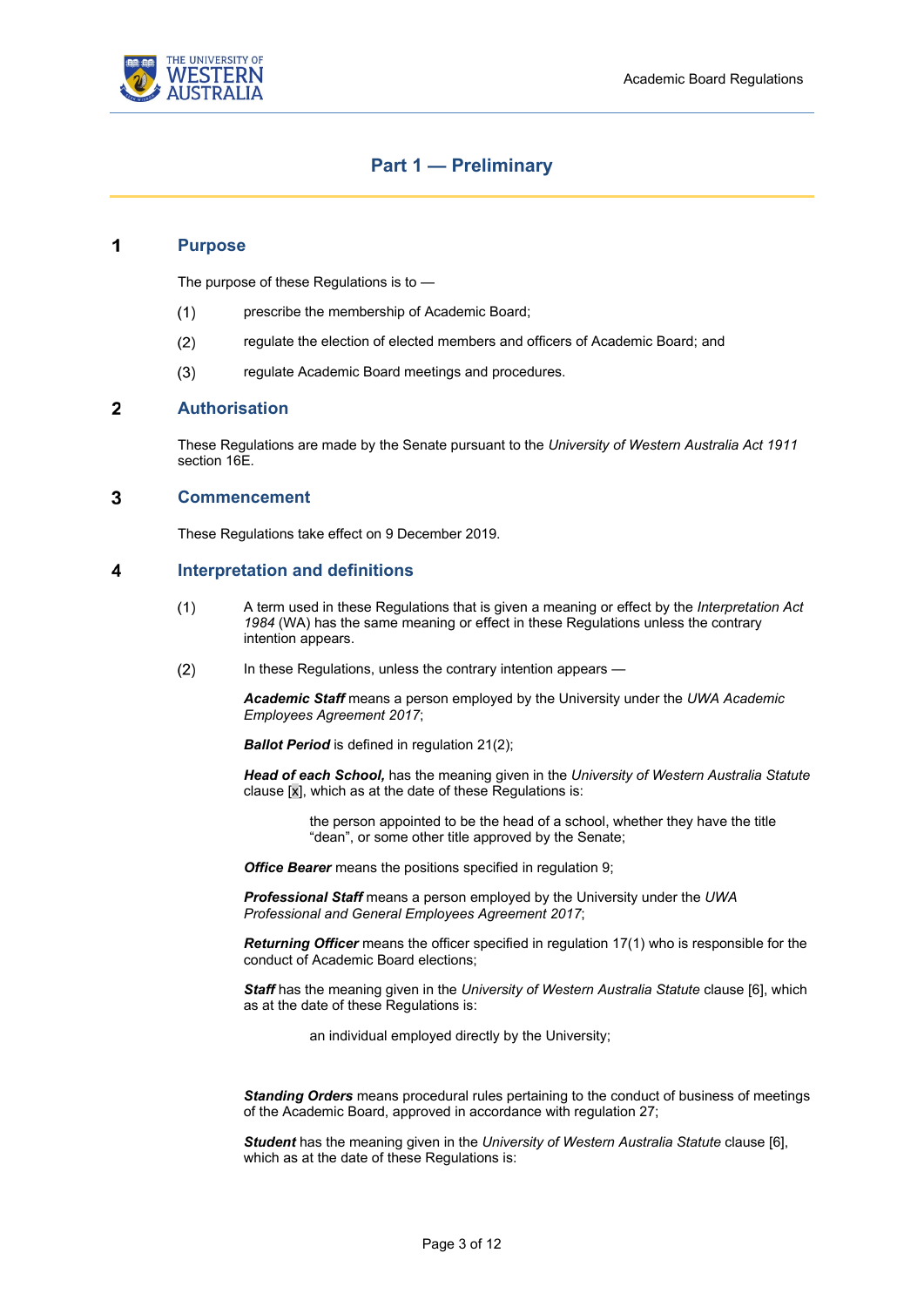

a person enrolled in the University as a student, including a person enrolled in an Award course of the University, whether in Perth or elsewhere, or enrolled through University extension as a continuing education student in units offered within Award courses of the University;

*University Handbook* means the University's yearly official and comprehensive source of course and subject information for the calendar year.

*University Working Day* has the meaning given in the *University of Western Australia Statute* clause [6], which as at the date of these Regulations is:

any day other than a —

- (a) Saturday;
- (b) Sunday;
- (c) day specified in the University calendar as a University holiday; and
- (d) the University's annual shut-down period as determined by the University's executive each year.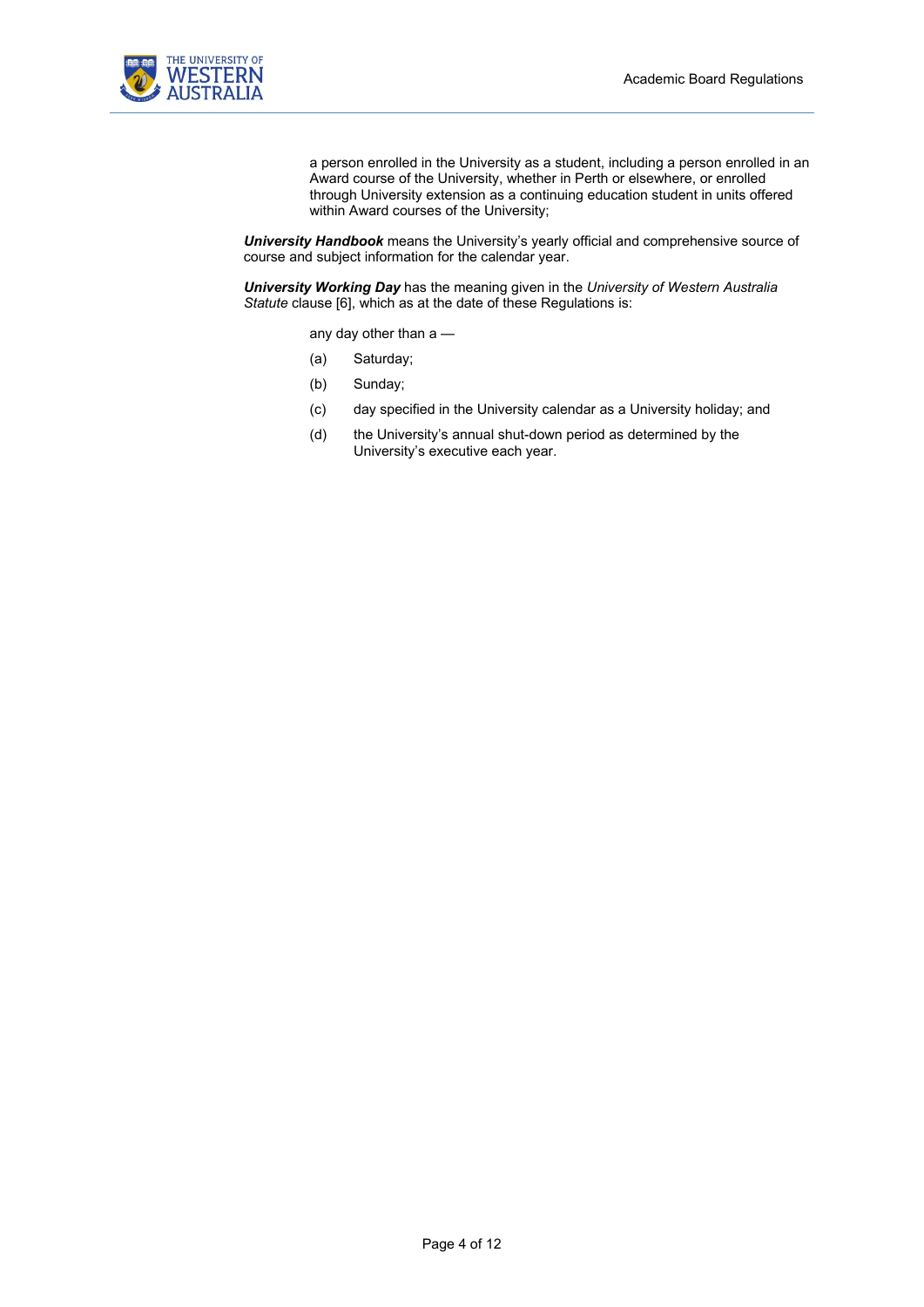

### **Part 2 — Membership**

#### <span id="page-4-2"></span><span id="page-4-1"></span><span id="page-4-0"></span>5 **Membership of Academic Board**

 $(1)$ The Academic Board is comprised of the following members—

| <b>Item</b>                  | Member(s)                                                                                                         |  |  |  |
|------------------------------|-------------------------------------------------------------------------------------------------------------------|--|--|--|
| <b>Ex-officio members</b>    |                                                                                                                   |  |  |  |
| (a)                          | Vice-Chancellor                                                                                                   |  |  |  |
| (b)                          | Senior Deputy Vice-Chancellor                                                                                     |  |  |  |
| (c)                          | Deputy Vice-Chancellor (Education)*                                                                               |  |  |  |
| (d)                          | Deputy Vice-Chancellor (Research)*                                                                                |  |  |  |
| (e)                          | Deputy Vice-Chancellor (International)*                                                                           |  |  |  |
| (f)                          | the Heads of each School#                                                                                         |  |  |  |
| (g)                          | Pro Vice-Chancellor (Indigenous Studies)**                                                                        |  |  |  |
|                              |                                                                                                                   |  |  |  |
| (h)                          | Dean of the Graduate Research School                                                                              |  |  |  |
| (i)                          | President of the Student Guild***                                                                                 |  |  |  |
| (i)                          | President of the Postgraduate Students' Association***                                                            |  |  |  |
| <b>Elected Staff members</b> |                                                                                                                   |  |  |  |
|                              |                                                                                                                   |  |  |  |
| (k)                          | 39 Professors (Level E) of the University elected by the Academic Staff                                           |  |  |  |
| (1)                          | 21 Level A-D Academic Staff of the University elected by the Academic Staff                                       |  |  |  |
| (m)                          | 8 persons elected by and from the Professional Staff of the University                                            |  |  |  |
| <b>Nominated Students</b>    |                                                                                                                   |  |  |  |
| (n)                          | Four Students nominated by the Student Guild Council to ensure appropriate<br>diversity of student representation |  |  |  |

\* In the absence of a Deputy Vice-Chancellor, the Pro Vice-Chancellor associated with their portfolio may serve as the Deputy Vice-Chancellor's nominee.

\*\* In the absence of the PVC Indigenous Studies, the Deputy Dean (School of Indigenous Studies) may serve as their nominee.

\*\*\* In the absence of the Guild President or the President of the Postgraduate Students' Association, the relevant Vice-President may serve as their nominee.

In an event where the Head of School is unable to attend, an alternate as approved by the Chair of the Academic Board may attend for that specific meeting.

- $(2)$ Staff who are eligible for election in electorates  $(k)$ ,  $(l)$  and  $(m)$  above  $-$ 
	- (a) are those who hold an ongoing or fixed-term appointment equal to or greater than 0.4 FTE (full-time equivalent); and
	- (b) does not include people holding emeritus, visiting, adjunct, clinical or honorary appointments.
- $(3)$ For the electorates in each of (k) and (l) (elected Academic Staff), the number of persons elected from each cluster, as set out in (3)(c), is determined proportionately according to the formula set out in  $(3)(a)$  and  $(3)(b)$  —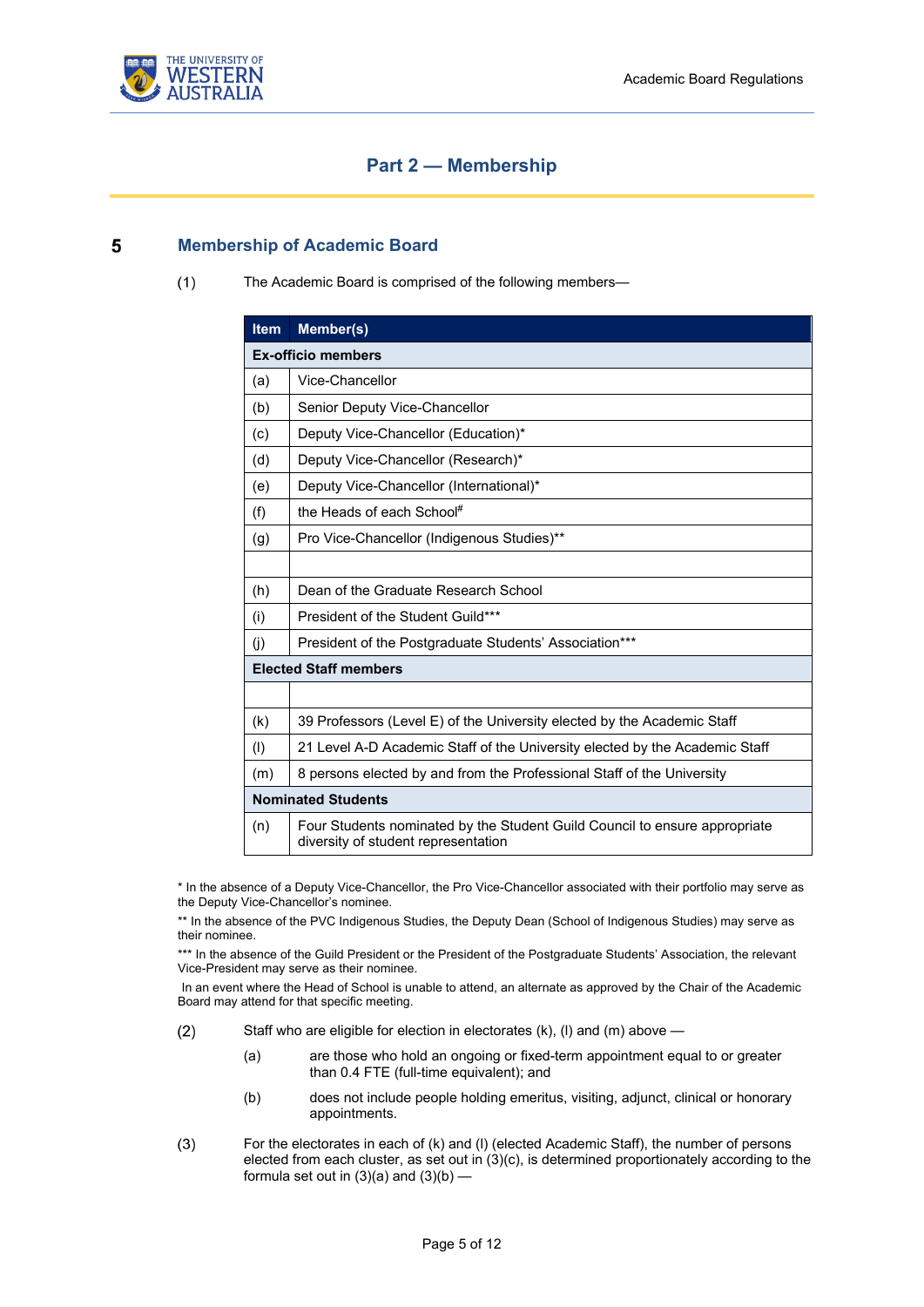

- (a) 50% of positions are allocated according to relative numbers of Staff in each of the areas concerned using a 2:1 ratio of Academic to Professional Staff; and
- (b) 50% of positions are allocated according to relative student load in each of the areas concerned.
- (c) the following clusters be established for the application of the formula set out in  $(3)(a)$  and  $(3)(b)$ :
	- Cluster 1: Arts, Business, Law, Education and Design
	- Cluster 2: Engineering, Mathematics and Physical Sciences
	- Cluster 3: Health and Medical Sciences
	- Cluster 4: Life and Natural Sciences
	- Cluster 5: Non-discipline based entity, including SIS
- $(4)$ A person who is acting in the position of an *ex-officio* member may attend meetings and exercise the voting rights of that position.
- $(5)$ The Chair of the Academic Board may approve persons to attend as standing invitees to meetings of the Academic Board.

#### <span id="page-5-0"></span>6 **Terms of office**

- $(1)$ Elected Staff members —
	- (a) hold office for three years commencing on 1 January following their election, and
	- (b) are eligible for re-election up to a maximum consecutive term of six years, which excludes any period of office as an Office Bearer.
- $(2)$ Nominated Student members hold office for one year commencing on 1 January following their nomination and are eligible for renomination.

#### <span id="page-5-1"></span> $\overline{7}$ **Resignation**

Elected or nominated members may resign from the Academic Board by giving written notice to the Chair of the Academic Board via the Academic Secretary.

#### <span id="page-5-2"></span>8 **Casual vacancies**

- $(1)$ An elected or nominated member ceases to be a member of the Academic Board and creates a casual vacancy where they —
	- (a) resign from the Academic Board under regulation [7;](#page-5-1)
	- (b) as appropriate, cease to be an eligible member of Staff or an enrolled Student; or
	- (c) are absent from more than 50% of meetings in the calendar year prior to the Academic Board's annual elections, without the written approval of the Chair (which must not be unreasonably withheld).
- $(2)$ The Senate may resolve to remove a member from the Academic Board and thereby create a casual vacancy where the member has been found to have breached the University's Code of Conduct.
- Where a casual vacancy arises for an elected Staff member, the vacancy is to be filled  $(3)$ through the Academic Board's annual elections and will remain unfilled until that time.
- $(4)$ Where a casual vacancy arises for a nominated Student member, the vacancy is to be filled by way of new nomination.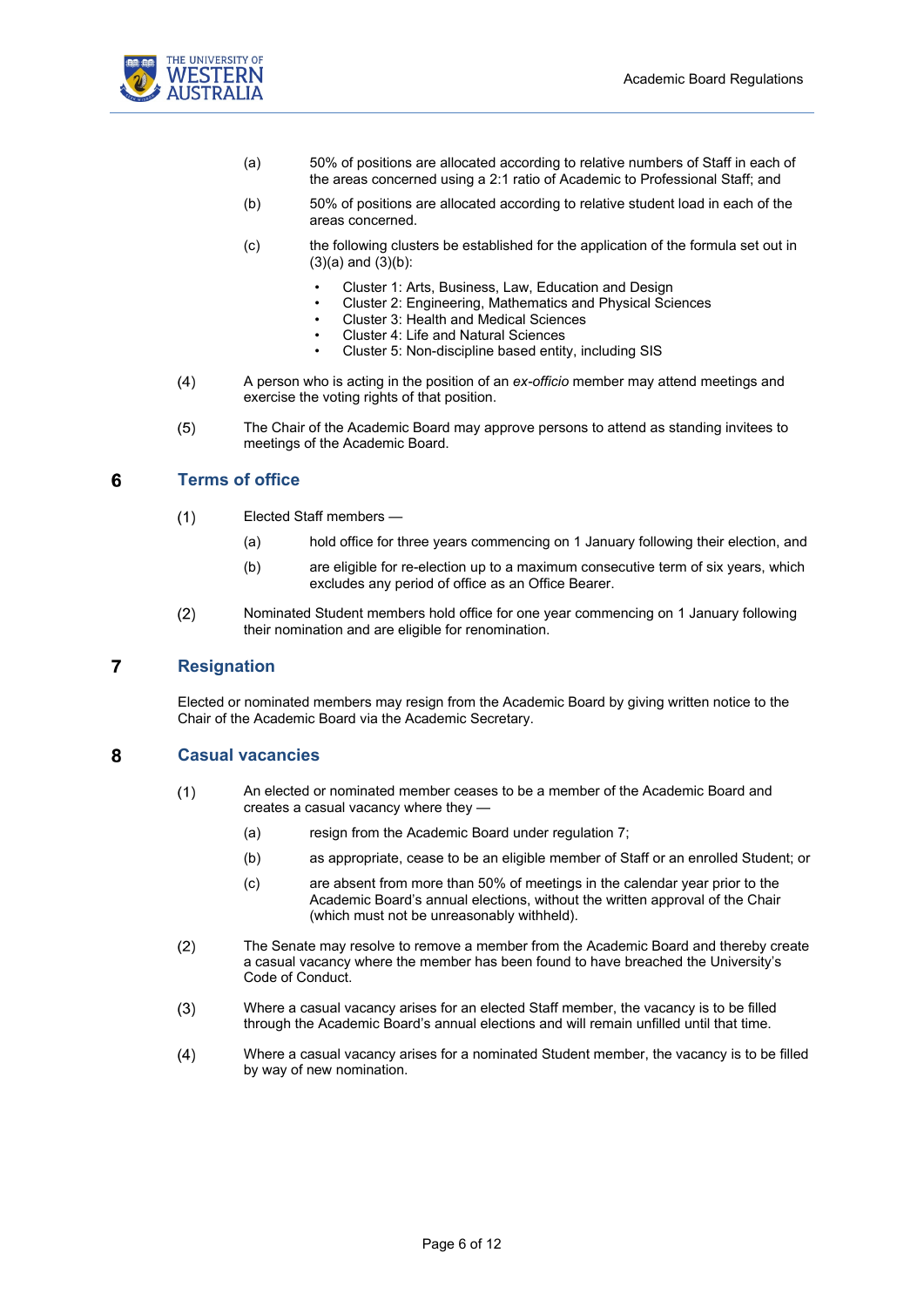

### **Part 3 — Office Bearers**

#### <span id="page-6-1"></span><span id="page-6-0"></span>9 **Office Bearers**

- The Academic Board must elect, in accordance with Part 4, a member to each of the  $(1)$ following offices from among its members —
	- (a) Chair;
	- (b) Deputy Chair; and
	- (c) Associate Chair.

#### <span id="page-6-2"></span>10 **Chair of Academic Board**

- The Chair of the Academic Board is responsible for  $(1)$ 
	- (a) chairing meetings of the Academic Board;
	- (b) managing and supervising the responsibilities, functions and powers of the Academic Board;
	- (c) facilitating communications between the academic community of the University, the University executive and the Senate;
	- (d) subject to delegations of authority by Senate and resolutions of the Academic Board, apportioning authority for carrying out the Academic Board's responsibilities, functions and powers to other members of the Academic Board; and
	- (e) reporting to Senate on behalf of the Academic Board.
- $(2)$ In the absence of the Chair, the role of Chair is to be undertaken by the Deputy Chair.
- $(3)$ In the absence of both the Chair and Deputy Chair, the role of Chair is to be undertaken by the Associate Chair.

#### <span id="page-6-3"></span> $11$ **Deputy Chair and Associate Chair**

 $(1)$ The Deputy Chair and Associate Chair are responsible for assisting the Chair in the performance of the Chair's functions, as reasonably determined by the Chair.

#### <span id="page-6-4"></span> $12$ **Eligibility**

- $(1)$ The Chair, Deputy Chair and Associate Chair must each be —
	- (a) a member pursuant to regulations [5](#page-4-1)[\(1\)\(](#page-4-2)k) (category of elected Professors) and [5](#page-4-1)[\(1\)\(](#page-4-2)l) (category of elected Level A-D Academic Staff); and
	- (b) appointed at Level D or Level E.

#### <span id="page-6-5"></span> $13$ **Terms of office**

- $(1)$ The Chair, Deputy Chair and Associate Chair each hold office from 1 January for three years unless a different term is approved by the Academic Board.
- $(2)$ The Chair, Deputy Chair and Associate Chair are each eligible to hold office for a subsequent term up to a maximum consecutive term in the same office of six years.

#### <span id="page-6-6"></span> $14$ **Resignation**

 $(1)$ The Chair may resign their office by giving written notice to the Chancellor.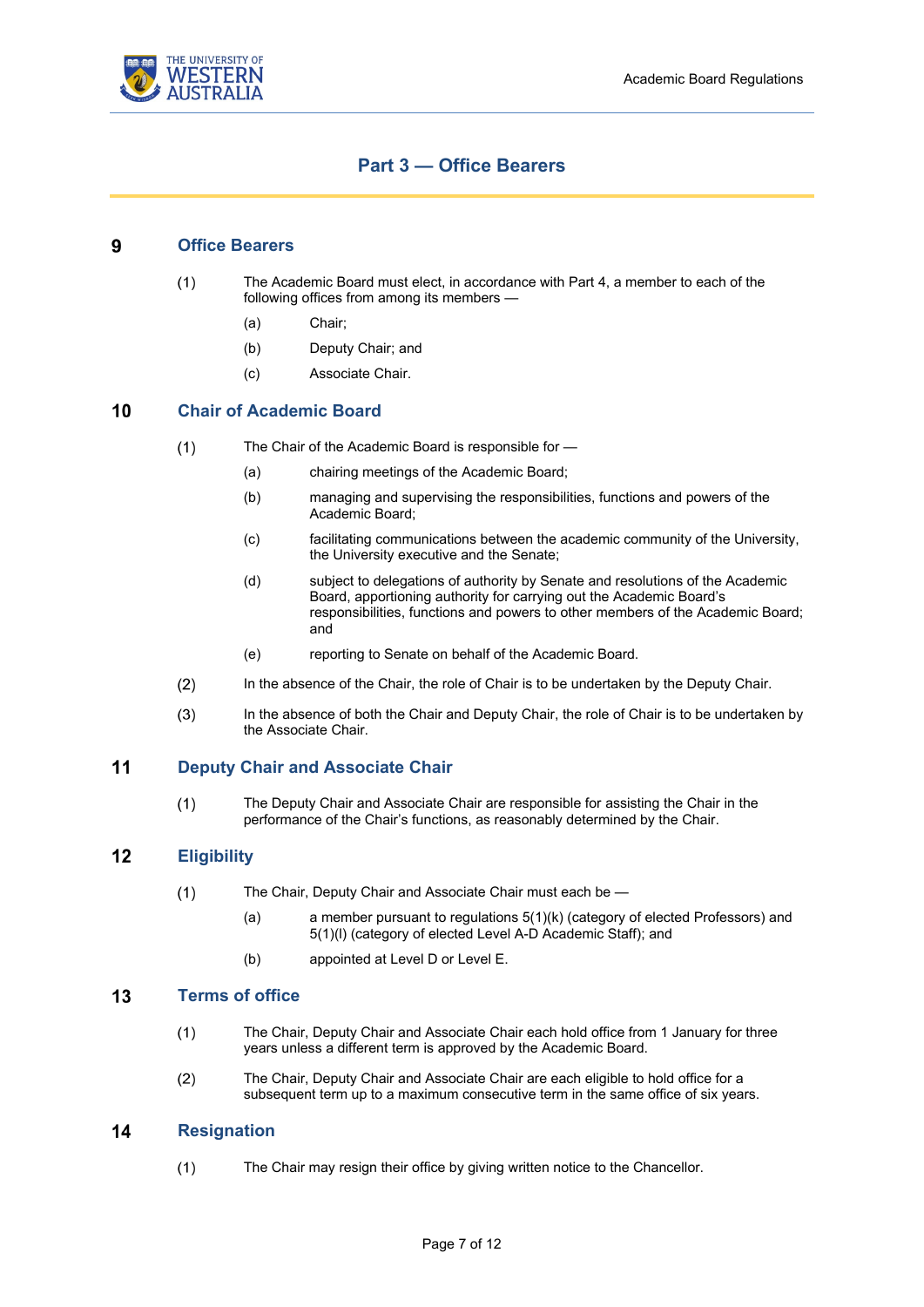

 $(2)$ The Deputy Chair or Associate Chair may resign their office by giving written notice to the Chair of the Academic Board.

#### <span id="page-7-0"></span>15 **Casual vacancy**

—

- $(1)$ The Chair, Deputy Chair or Associate Chair cease to hold office where they —
	- (a) are no longer eligible to hold the office;
	- (b) resign under regulation [14;](#page-6-6)
	- (c) are absent from more than 50% of meetings in the calendar year prior to the Academic Board's annual elections; or
	- (d) are removed from office by a resolution of the Academic Board passed by twothirds of all members of the Board.
- $(2)$ Where a casual vacancy arises in the office of the Chair, Deputy Chair or Associate Chair
	- (a) the vacancy is to be filled in the same manner as if that term of office had expired; and
	- (b) until the position is filled in accordance with (a), the role of Chair is to be undertaken in accordance with regulation [10.](#page-6-2)

### **Part 4 — Academic Board elections**

#### <span id="page-7-2"></span><span id="page-7-1"></span>16 **Application**

This Part applies to the election of —

- Staff members of the Academic Board; and  $(1)$
- $(2)$ the Office Bearers of the Academic Board.

#### <span id="page-7-5"></span><span id="page-7-3"></span> $17$ **General requirements**

- $(1)$ The Academic Secretary is the Returning Officer and responsible for the conduct of Academic Board elections.
- An Academic Board election may be conducted by electronic means, in which case the  $(2)$ processes in this Part are to be modified as the Returning Officer considers necessary for the conduct of the election by electronic means.
- $(3)$ The Returning Officer must ensure that any ballot is secret and the identity of each voter is kept separate from the person's vote.
- $(4)$ The accidental omission to send a call for nominations or voting ballot as required by these regulations, or the misdirection or non-receipt of such documents, does not invalidate any nomination or election.

#### <span id="page-7-4"></span>18 **Call for nominations**

- $(1)$ At least three months before the term of any elected member expires, or an elected member of the Academic Council, the Returning Officer must -
	- (a) call for nominations for membership from those eligible to vote; and
	- (b) allow at least 15 University Working Days for a response.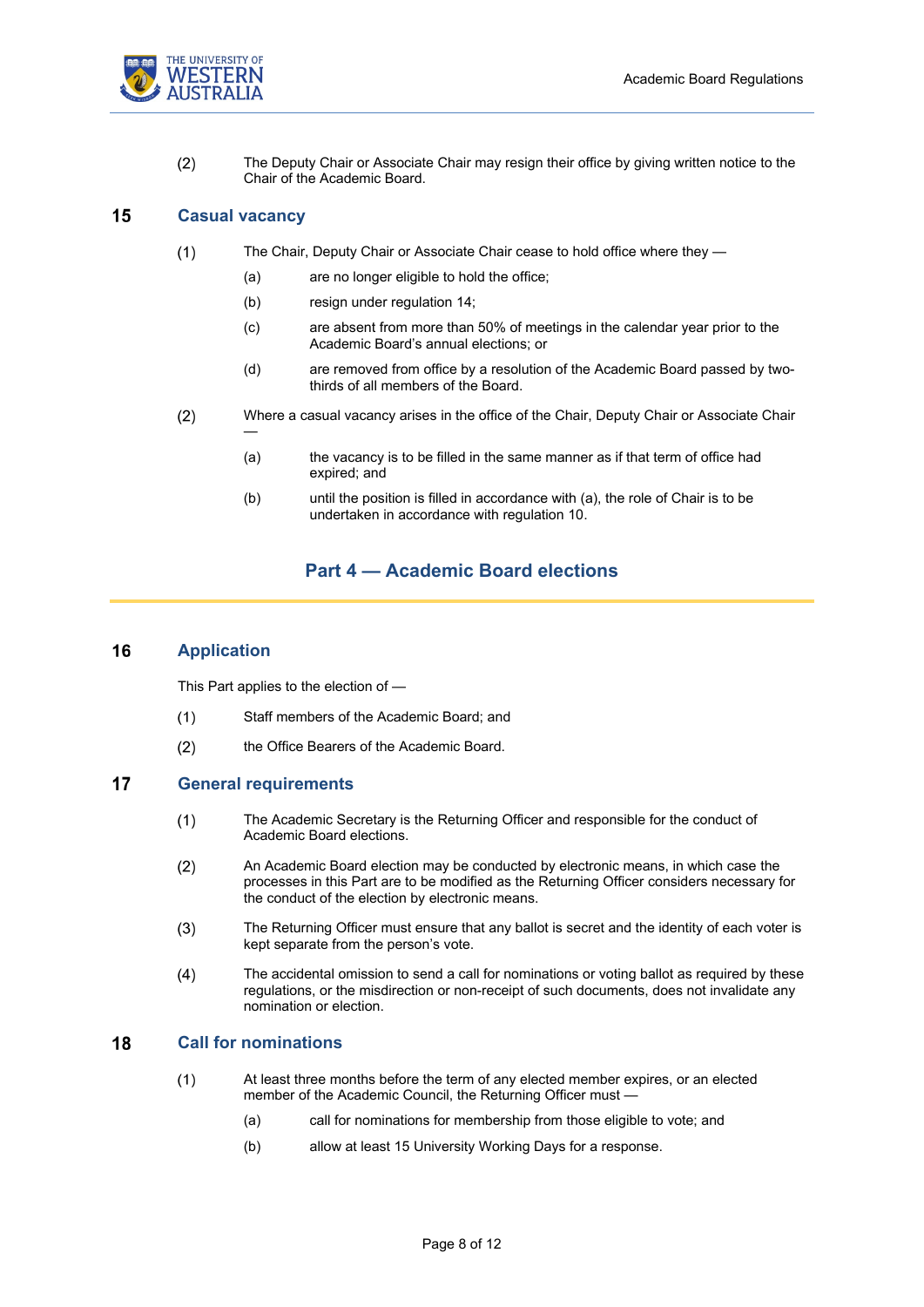$(2)$ At least three months before the Chair, Deputy Chair or Associate Chair's term expires, or as soon as possible after the office otherwise becomes vacant, the Returning Officer must call for nominations for the office from members of the Academic Board.

#### <span id="page-8-0"></span>19 **Submission of nominations**

- Nominations must be  $(1)$ 
	- (a) agreed to and signed by the nominee;
	- (b) seconded by a member (other than the nominee) who is eligible to vote;
	- (c) submitted on and in accordance with the requirements of the prescribed nomination form;
	- (d) accompanied by a signed declaration by the nominee that they have no conflict of interest in serving as a member of the Academic Board; and
	- (e) submitted to the Returning Officer in writing by the closing date.
- $(2)$ Nominations submitted to the Returning Officer after the closing date will not be considered.
- $(3)$ The Returning Officer is to reject a nomination if satisfied that —
	- (a) the nomination does not comply with these Regulations; or
	- (b) the person nominated is not eligible.
- $(4)$ A person may withdraw their nomination in writing to the Returning Officer up to seven University Working Days before the Ballot Period.

#### <span id="page-8-1"></span>20 **Conduct of elections**

 $(1)$ Elections are to be conducted and vacancies are to be filled in accordance with the following table:

| <b>Table 1: Academic Board elections</b>       |                                                                                                                                                                                            |  |  |  |  |  |
|------------------------------------------------|--------------------------------------------------------------------------------------------------------------------------------------------------------------------------------------------|--|--|--|--|--|
| <b>Number of candidates</b><br>and vacancies   | <b>Process for filling vacancy</b>                                                                                                                                                         |  |  |  |  |  |
| Equal number of<br>candidates and<br>vacancies | Ballot is not required and candidate(s) is/are elected.                                                                                                                                    |  |  |  |  |  |
| Two nominees for a<br>vacancy                  | Ballot is required, and the vacancy is to be filled by majority<br>vote.<br>If there is a tie, the election must be determined by lot.                                                     |  |  |  |  |  |
| Three or more<br>candidates for a vacancy      | Ballot is required and the vote is to be carried out by optional<br>preferential voting with proportional counting of votes.<br>If there is a tie, the election must be determined by lot. |  |  |  |  |  |

#### <span id="page-8-2"></span> $21$ **Ballots**

- $(1)$ This regulation applies where the number of candidates for an election exceeds the number of vacancies and a ballot is required.
- <span id="page-8-3"></span>The electronic Ballot Period is the period during which persons may vote in an election and  $(2)$ must be not be less than three University Working Days.
- $(3)$ The Returning Officer must issue a notice of ballot not less than two University Working Days before the start of the Ballot Period to all persons eligible to vote.
- $(4)$ The notice of ballot must include —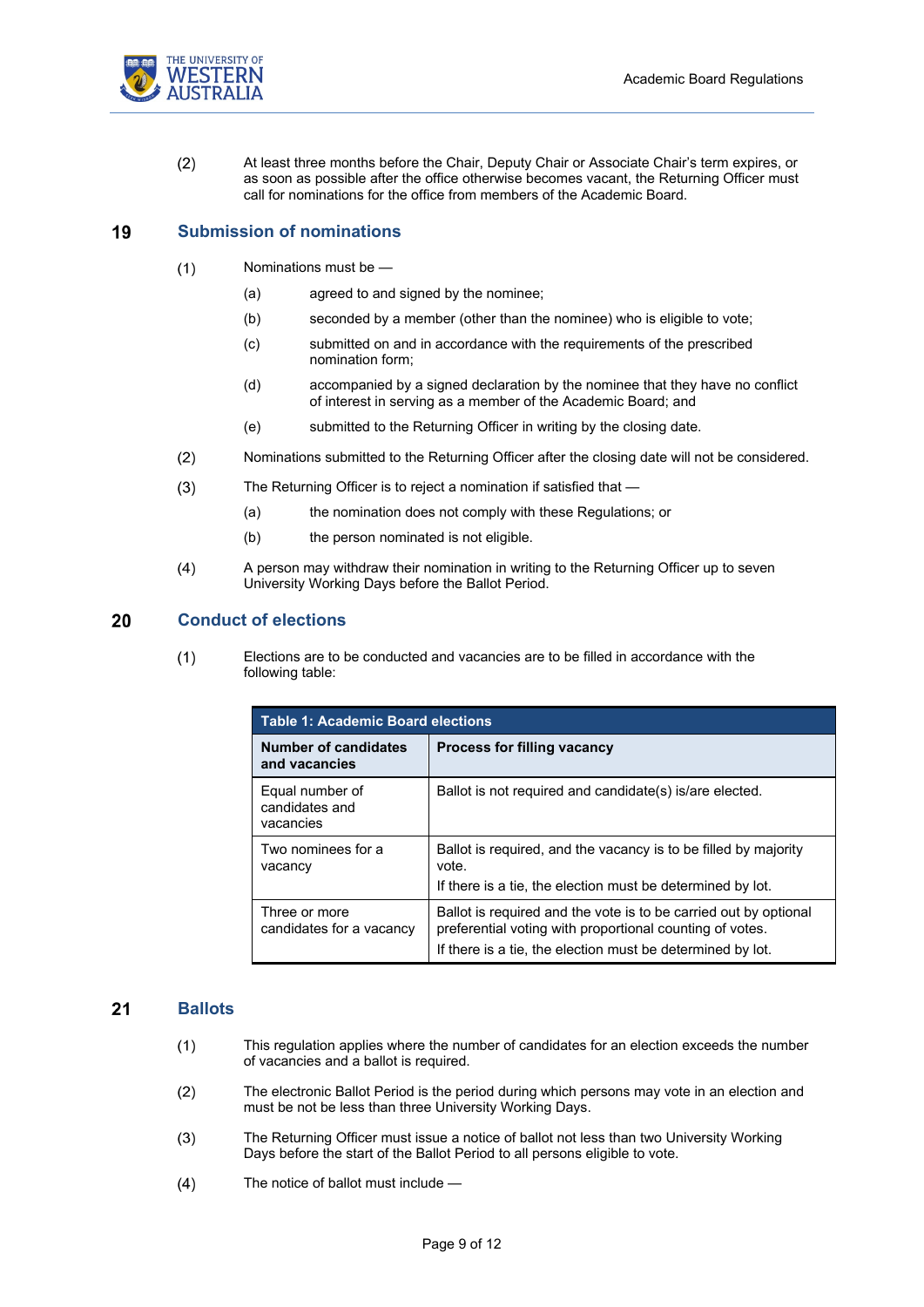

- (a) the date when the ballot closes, allowing reasonable time for votes to be returned; and
- (b) where appropriate, details of the electronic voting website; and
- (c) where a ballot is to be conducted by electronic means, the right for persons who are unable to access the electronic voting system to apply in writing for a postal ballot.
- <span id="page-9-3"></span> $(5)$ The ballot must include —
	- (a) any electoral statements; and
	- (b) instructions for the completion of the ballot.
- $(6)$ Where a ballot is conducted by electronic means and a person who is eligible to vote applies for a postal ballot, the Returning Officer must provide the person with hardcopies of the ballot documents in [\(5\)](#page-9-3) above, a voter's declaration and a pre-paid envelope for the return of the completed ballot paper
- $(7)$ Votes may be cast and recorded in a manner determined by the Returning Officer.
- $(8)$ Ballots must be completed according to any voting instructions provided and returned by the time and date provided. Ballots that do not comply are invalid.
- $(9)$ After the closing of the Ballot Period, the Returning Officer must —
	- (a) exclude any invalid votes; and
	- (b) count the valid votes in accordance with regulation [20](#page-8-1) above.
- $(10)$ In an election for the Chair of Academic Board, each candidate may appoint a person who is not a candidate as a scrutineer to review the result of the election, but any scrutineer must not disclose the details of any individual's vote.
- <span id="page-9-0"></span> $(11)$ The Returning Officer must publish the result and report to the Chair who declares the candidates elected at the next meeting of the Academic Board.

### **Part 5 — Academic Board proceedings**

#### <span id="page-9-1"></span>22 **Schedule of meetings**

The Academic Board meets as and when required but must meet at least four times each year.

#### <span id="page-9-4"></span><span id="page-9-2"></span>23 **Special meetings**

- The Chair of the Academic Board may call a special meeting of the Academic Board.  $(1)$
- $(2)$ A special meeting of the Academic Board must be held if requested by at least 25 members and the request —
	- (a) is in writing;
	- (b) specifies the proposed purpose of the meeting; and
	- (c) is given to the Chair of the Academic Board (or in their absence, the Deputy Chair or Associate Chair) and the Academic Secretary.
- $(3)$ A special meeting requested by members unde[r \(2\)](#page-9-4) must be held no later than ten University Working Days after the request is received.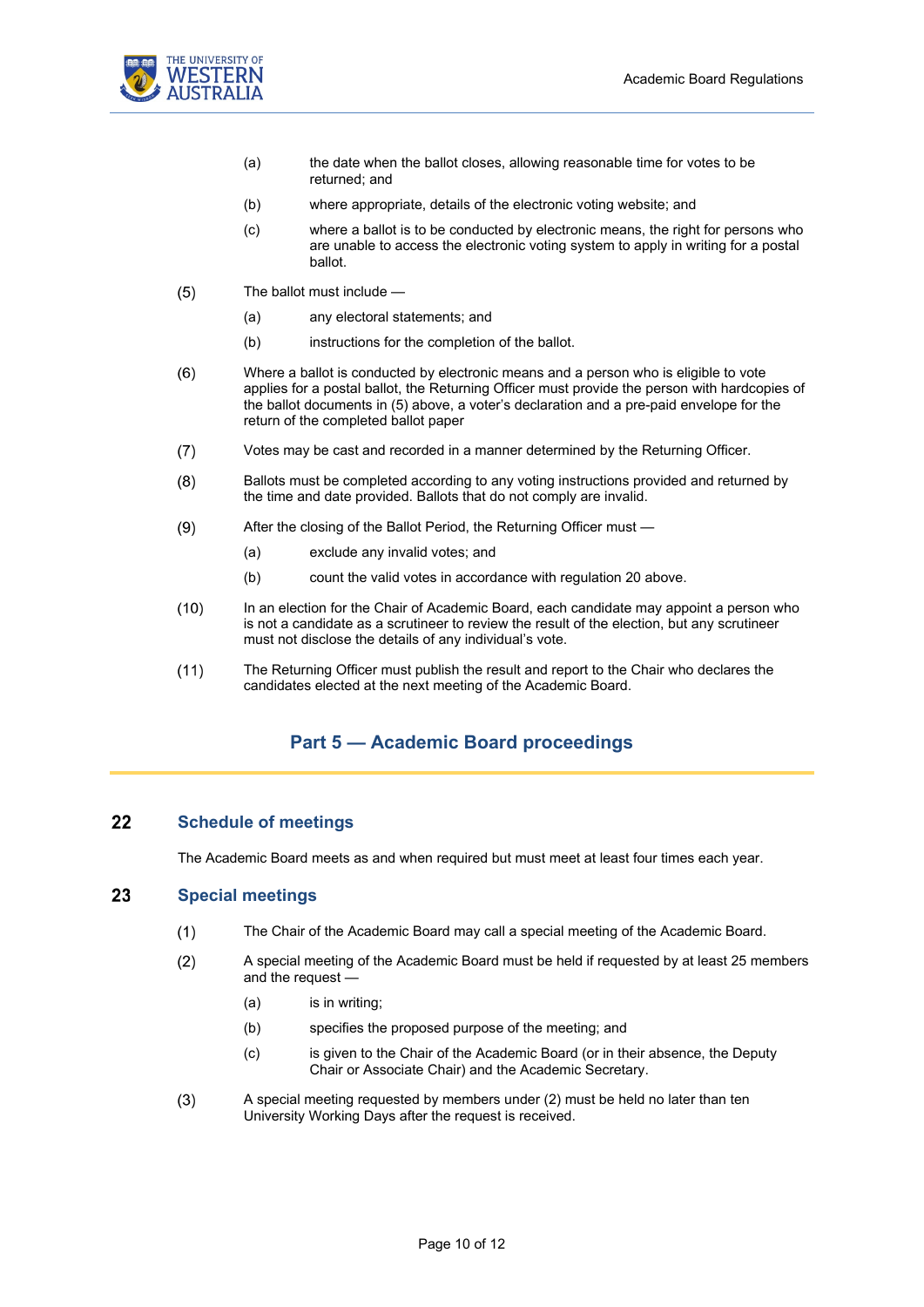

#### <span id="page-10-6"></span><span id="page-10-0"></span>24 **Notice of meetings and agendas**

- Subject t[o \(2\)](#page-10-6) below, the Academic Secretary must give members at least three University  $(1)$ Working Days' notice of a meeting of the Academic Board.
- Where the Chair of the Academic Board considers a matter to be urgent, members must be  $(2)$ given at least two University Working Days' notice.
- $(3)$ A notice of a meeting must be in writing, provided to each member of the Academic Board and provide details of all matters to be considered at the meeting.
- $(4)$ A meeting held or a resolution passed at a meeting is not invalid because a person entitled to receive notice of the meeting did not receive it.

#### <span id="page-10-1"></span>25 **Adjourning and cancelling meetings**

- $(1)$ The Academic Board may adjourn a meeting to a date before the next scheduled Academic Board meeting.
- $(2)$ The Academic Board's steering committee or Chair of the Academic Board may cancel an ordinary meeting of the Academic Board if satisfied that there is insufficient business, in which case the Academic Secretary must give at least five University Working Days' notice to members.

#### <span id="page-10-2"></span>26 **Quorum**

- The quorum for meetings of the Academic Board is 50 members.  $(1)$
- $(2)$ If a quorum is not present within 15 minutes after the time appointed for the meeting, the business to be transacted must either be (as decided by the Chair) -
	- (a) deferred until the next ordinary meeting of the Academic Board, at which it must take precedence;
	- (b) dealt with by circular in accordance with the Standing Orders of the Academic Board; or
	- (c) referred to the next meeting of Academic Council.

#### <span id="page-10-3"></span>27 **Standing Orders and meeting procedures**

- $(1)$ The Academic Board may approve Standing Orders to regulate the calling and conduct of meetings of the Academic Board, which must not be inconsistent with the University's Statute or Regulations.
- $(2)$ Academic Board meetings are called and conducted in accordance with any approved Standing Orders of the Academic Board.
- $(3)$ Subject to any requirements prescribed in a committee or sub-committee's constitution, Academic Board committees are conducted in accordance with any Standing Orders of the Academic Board.

#### <span id="page-10-4"></span>28 **Decision making**

- $(1)$ Unless otherwise required by these Regulations, all questions are decided by the majority of the members present and voting.
- $(2)$ The Chair has a vote, and in the case of an equality of votes, a casting vote.

#### <span id="page-10-5"></span>29 **Minutes**

 $(1)$ The proceedings of all Academic Board meetings must be minuted and retained.